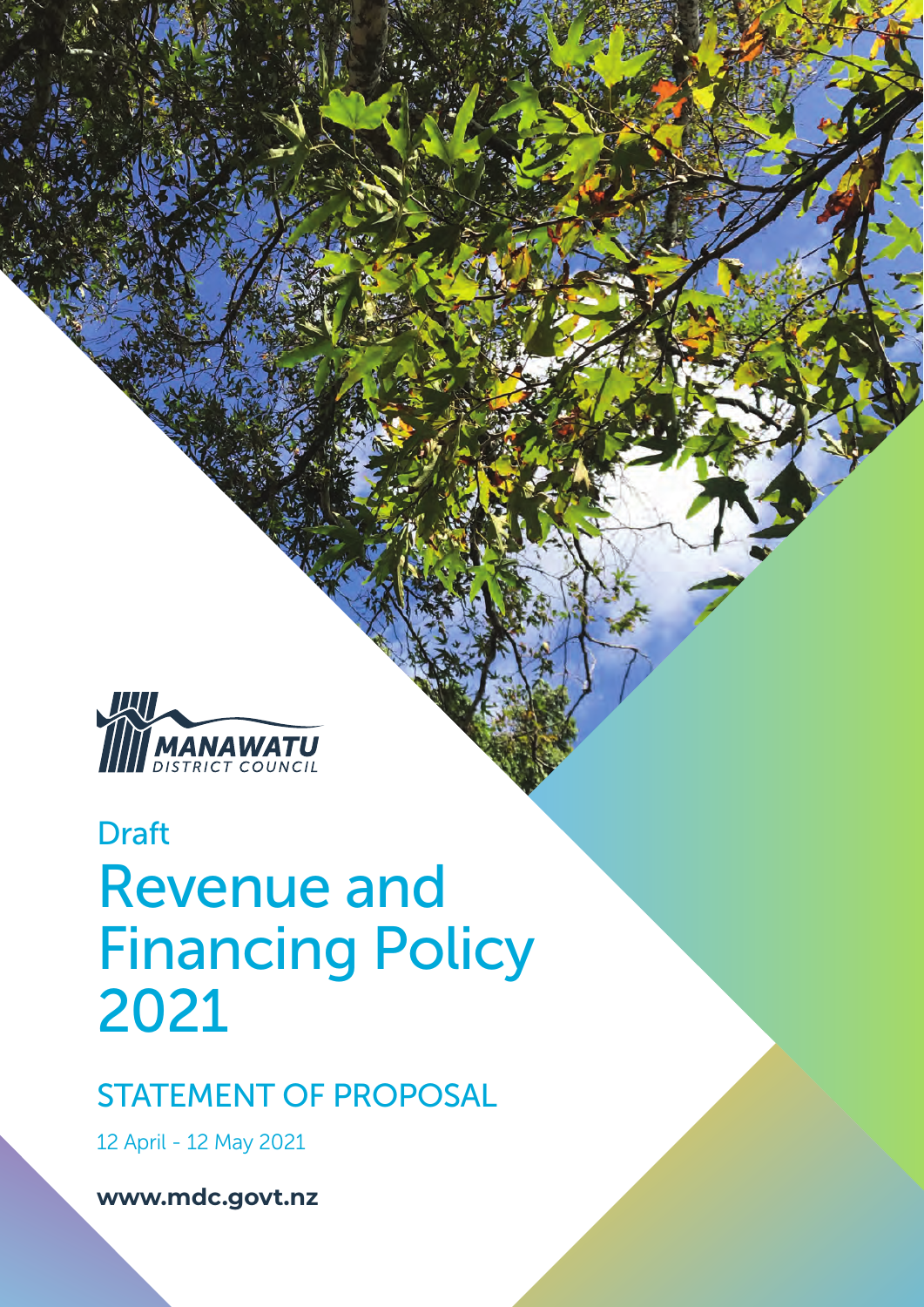The Revenue and Financing Policy sets out all the potential sources of income available to Council and how it intends to use each of those sources when it comes to capital and operational expenditure. While Council's draft Revenue and Financing Policy 2021 is largely the same as the 2018 policy, there are a few proposed changes that will result in a more equitable allocation of rates across our ratepayer base.

None of these changes are major. It is more like a policy tune up. Along with some minor changes to clarify the purpose and language in the policy, we are proposing a few small recalibrations.

#### Proposed recalibrations to the policy

- 1. Clarified definitions of public and private funding (page 3)
- 2. Adjustment of some funding splits (page 6)
- 3. Adjustment of some funding sources (page 10)

#### Your feedback

This pamphlet explains the proposed changes to the Revenue and Financing Policy. Your feedback is invited between 12 April and 12 May 2021.

There are a number of ways you can provide feedback. See page 13 for the details.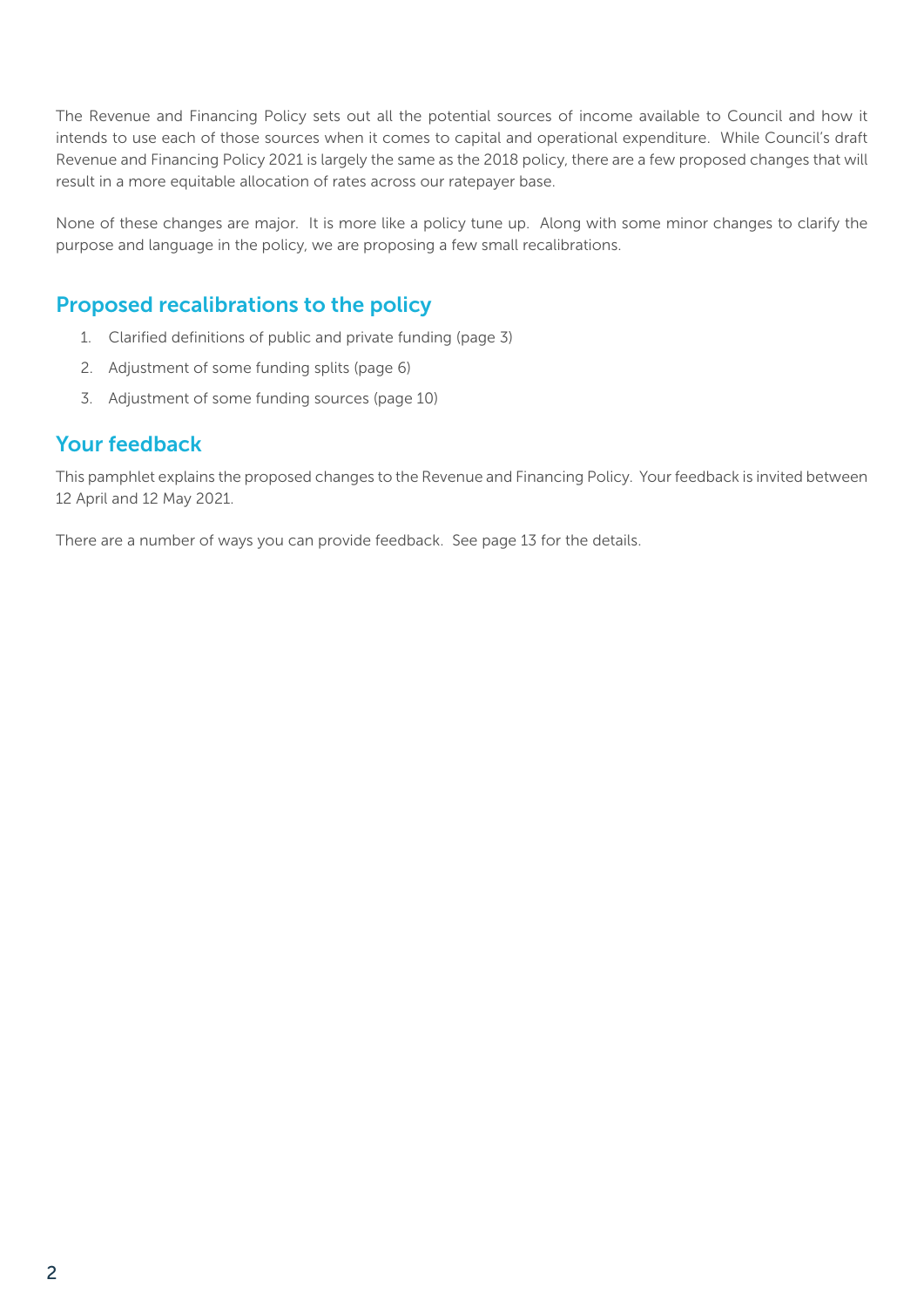### Proposal One: CLARIFIED DEFINITIONS OF PUBLIC AND PRIVATE FUNDING

In the current Revenue and Financing Policy (2018), Council doesn't state how it defines "public" and "private" sources of funding.



#### Implications of proposal

This change will result in a reclassification of some targeted rates from private to public funding.

In the 2018 policy there were three types of targeted rates that had been inconsistently classified as private funding:

- Fixed targeted rates
- Scheme specific targeted rates
- Uniform targeted rates (Feilding CBD only)

Council's definition of public funding in the proposed 2021 policy includes all rates and clears up this inconsistency.

It is important to note that from the ratepayer's point of view this change would not affect how much you pay in rates, it is simply a matter of more clearly defining the terms used in the policy.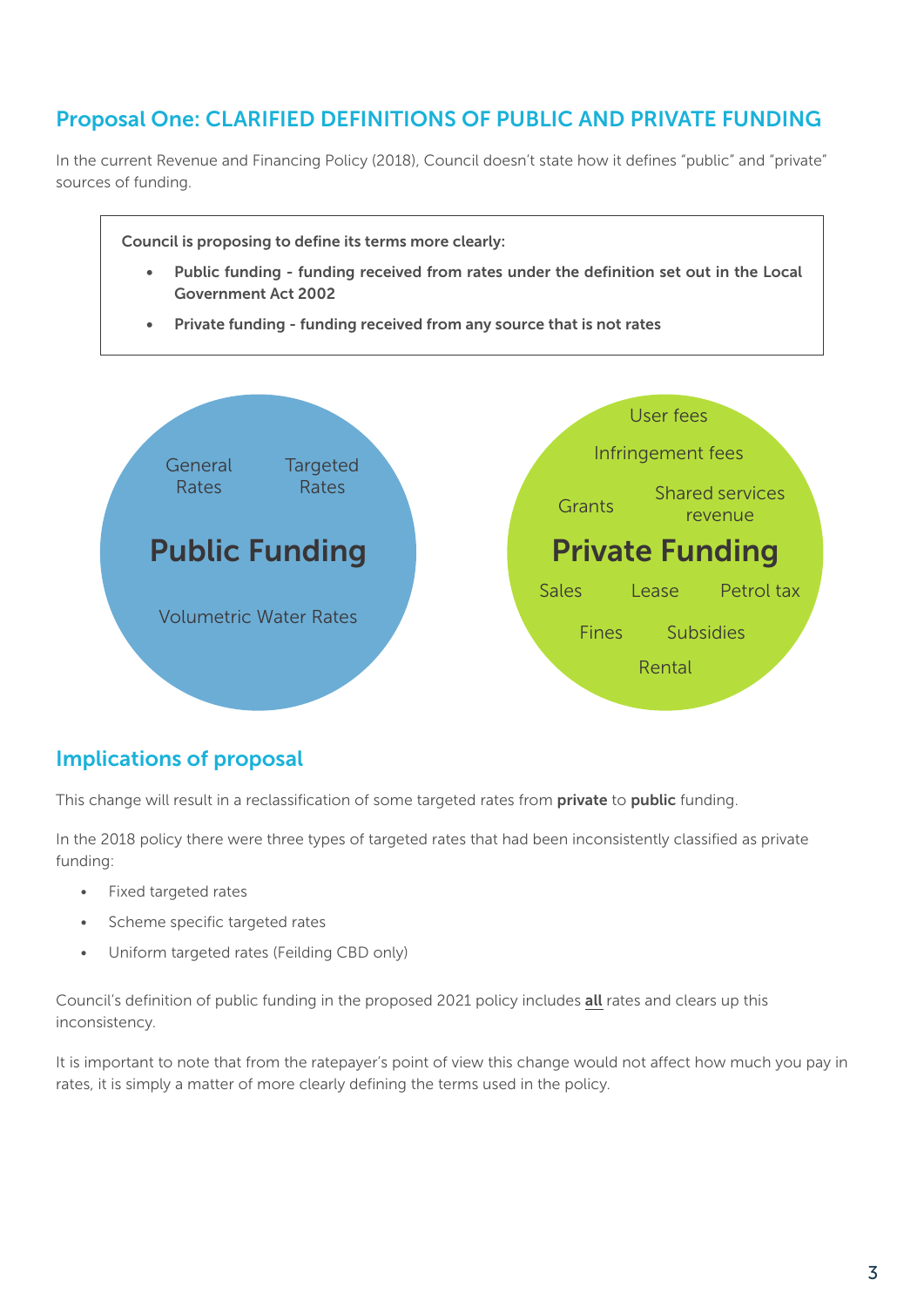#### Council activities affected by this proposal:

Seven activities would be affected by this change. Notice that in all seven cases, the targeted rates have been reclassified as public funding. Six of these activities are now properly described as being 100% publicly funded. For the wastewater activity, the reclassification means that this activity is now 70% publicly funded and 30% privately funded.

Remember: the changes are simply the result of the reclassification of some targeted rates from private to public, they will not affect how rates are calculated.

#### FEILDING CBD SECURITY

#### 2018 Policy

**••••• General Rate (CV) 20%** Private 80% Uniform Targeted Rate CBD only 80% •••••

#### 2021 Policy (proposed)

Public 100% **.....** General Rate (CV) 20% / Uniform Targeted Rate CBD only 80%

#### FEILDING CBD REDEVELOPMENT

2018 Policy

| $P = \begin{bmatrix} 1 & 1 \\ 2 & 3 \end{bmatrix}$<br><b>PUDIIC IDZO</b> | <b>Private 85%</b>                                                    |  |
|--------------------------------------------------------------------------|-----------------------------------------------------------------------|--|
|                                                                          | Targeted Rate (CV) CBD only 85%<br><b>COMPANY Confidence (CV) 15%</b> |  |

2021 Policy (proposed)

Public 100%

••••• General Rate (CV) 15% / Targeted Rate (CV) CBD only 85%

#### KERBSIDE RECYCLING COLLECTION

#### 2018 Policy

Private 100%

\* \* \* \* \* Targeted Rate (fixed) available only

2021 Policy (proposed)

#### Public 100%

**....** Uniform Targeted Rate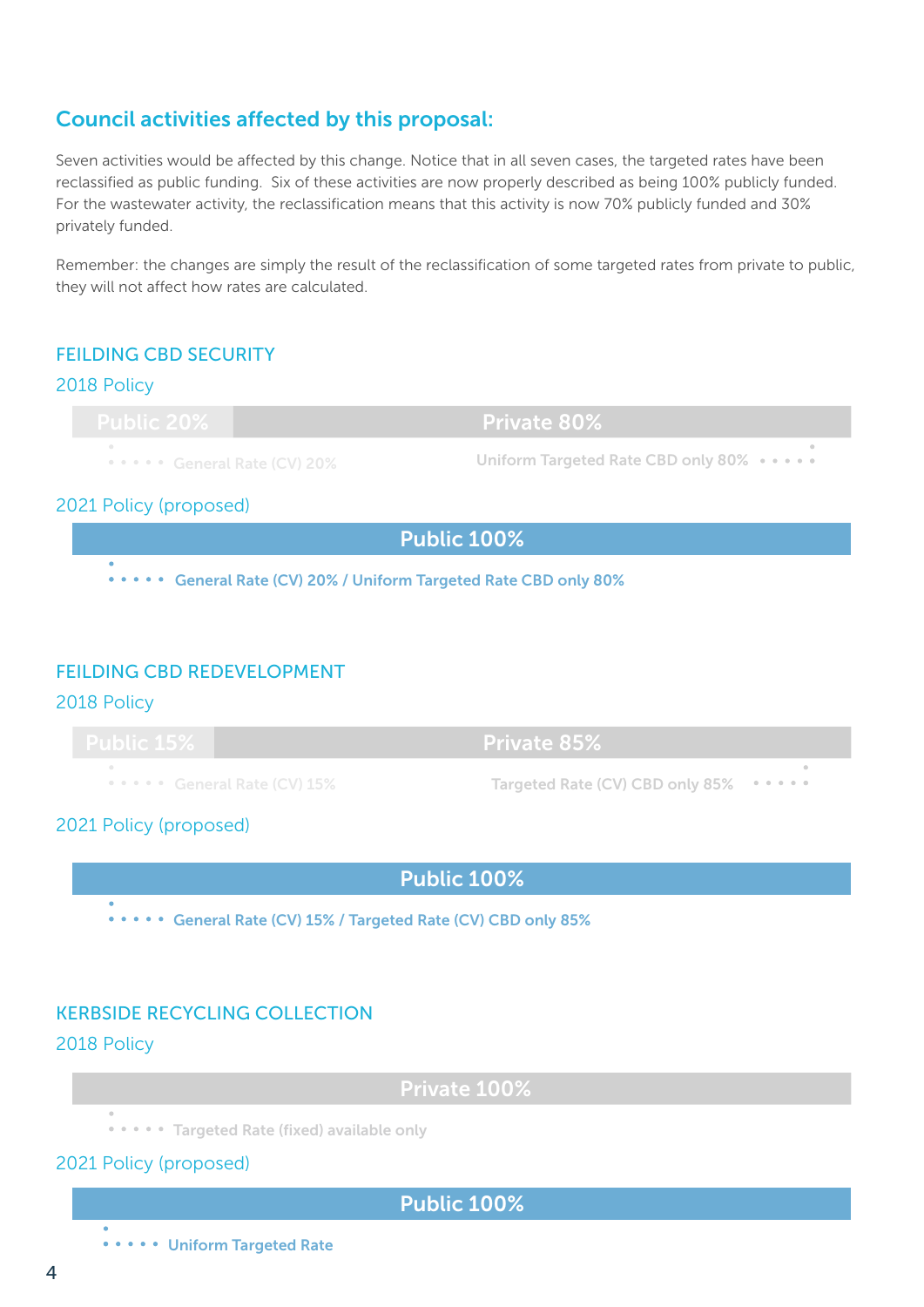#### RURAL LAND DRAINAGE

#### 2018 Policy

Private 100%

••••• Targeted rate (CV) Scheme Specific

#### 2021 Policy (proposed)

Public 100%

\* \* \* \* \* Targeted rate (LV) Scheme Specific

#### URBAN STORMWATER

#### 2018 Policy

Public 20% Public 20% Private 80%

**.....** General Rate (CV) 20%

Targeted Rate (fixed scheme only) • •

#### 2021 Policy (proposed)

Public 100%

**.....General Rate (CV) 20% / Uniform Targeted Rate 80%** 

#### WASTEWATER

#### 2018 Policy

Private 100%

.... Targeted rate (fixed) [connected/available/restricted]/user fees and charges [trade waste charges, voluntary volumetric]

#### 2021 Policy (proposed)

for an explanation of the range in the public/private split for this activity see page 6.

| <b>Public 70-80%</b>                                             |                                                          | <b>Private 30-20%</b>                                                                                                        |
|------------------------------------------------------------------|----------------------------------------------------------|------------------------------------------------------------------------------------------------------------------------------|
| <b>Targeted Rate (fixed)</b><br>[connected/available/restricted] | User fees and charges [trade waste,<br>rental and lease] | $\begin{array}{ccccccccccccccccc} \bullet & \bullet & \bullet & \bullet & \bullet & \bullet & \bullet & \bullet \end{array}$ |

#### WATER SUPPLY

#### 2018 Policy

Private 100%

Targeted rate (fixed) [connected/available/restricted]/user fees and charges [water by metre commercial,extraordinary users, voluntary volumetric]

#### 2021 Policy (proposed)

Public 100%

Targeted Rate (fixed) [connected/available/restricted]/water by Metre Rate (volumetric)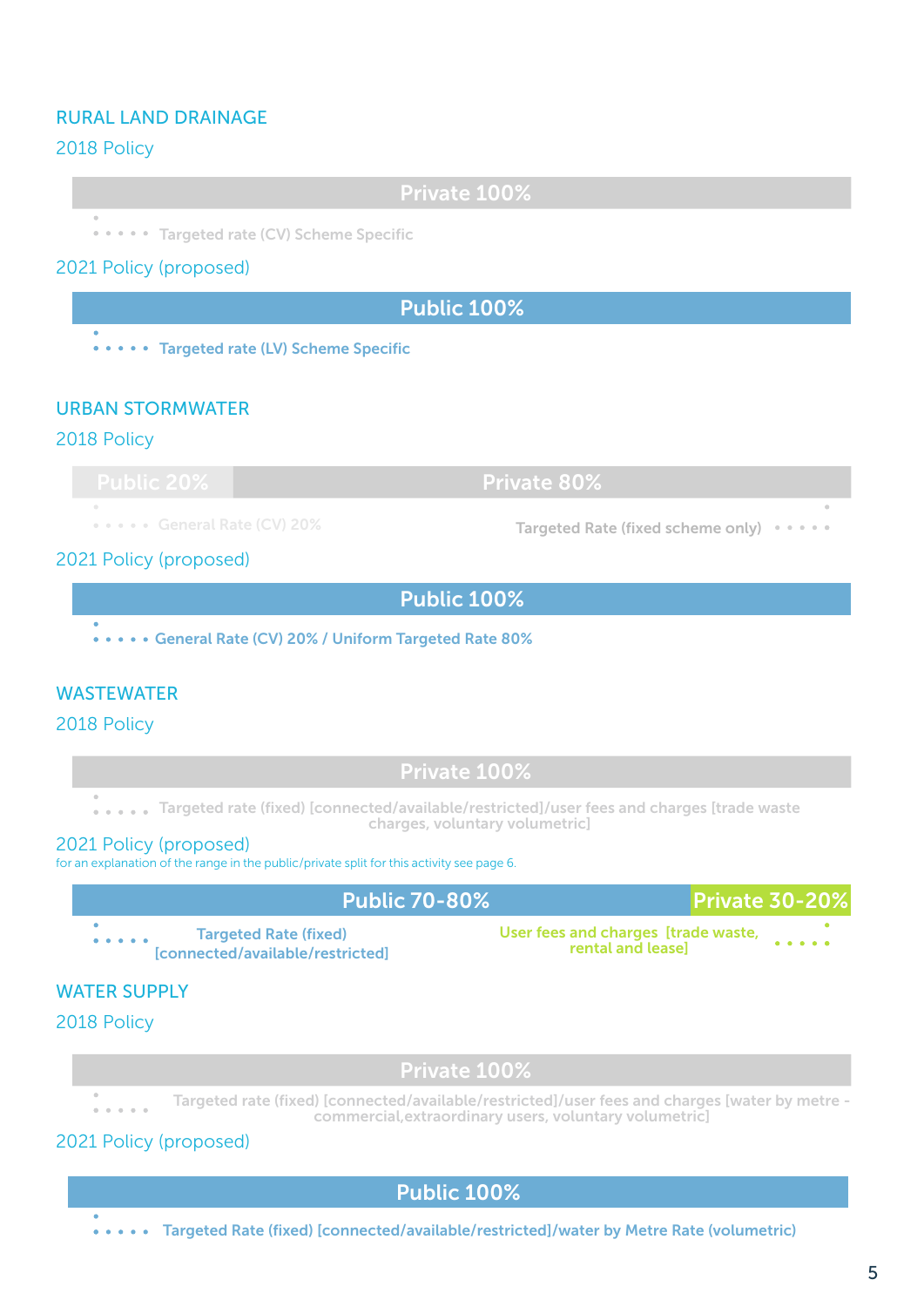### Proposal two: ADJUSTMENT OF SOME FUNDING SPLITS

For some Council activities, external circumstances can cause a fluctuation from year to year in the amount of private funding received. The current policy has a fixed public/private split for all activities, which means that Council has no flexibility to respond to funding fluctuations.

Council is proposing to allow a small range in the public/private split for eight activities which will allow some funding flexibility when external circumstances result in the private portion of income being different than expected for those activities.

For example, the current policy states that 65% of the cost of operating the Makino Aquatic Centre ('the MAC') is paid for using rates and 35% is paid for with user fees (admission fees, swim school fees, etc.).

A shorter, cooler summer means less income for the MAC because fewer people come to swim. This results in a shortfall in operating revenue. If the amount of annual income received from user fees doesn't total 35% of the operating costs Council is not able to cover the annual operating costs for the MAC. The proposed change to a small range in the public/private split will allow Council to cover the shortfall using rates.

On the other hand, in the wastewater activity, the existing funding split is 80% public (rates) and 20% private (volumetric charging). Council has identified an additional revenue stream of crop harvesting from the dischargeto-land area at the wastewater treatment plant. This has resulted in additional revenue requiring less reliance on rates. The proposed range in the funding split will allow for the ability to take up other funding opportunities.

#### MAKINO AQUATIC CENTRE

#### 2018 Policy

| <b>Public 65%</b>                                                                         | <b>Private 35%</b>                                                                        |
|-------------------------------------------------------------------------------------------|-------------------------------------------------------------------------------------------|
| $\qquad \qquad \Box$<br><b>Uniform Targeted Rate</b><br>***** * (Feilding 60%, Rural 40%) | $\qquad \qquad \oplus$<br>User fees and charges<br>(admission, hireage,<br>classes, etc.) |
| 2021 Policy (proposed)                                                                    |                                                                                           |
| <b>Public 70-75%</b>                                                                      | <b>Private 30-25%</b>                                                                     |
|                                                                                           |                                                                                           |
| $\bullet$<br><b>Uniform Targeted Rate</b><br>(Feilding 60%, Rural 40%)                    | <b>User fees and charges</b><br>(admission, hireage,<br>classes, etc.)                    |

#### **LIBRARIES**

2018 Policy

(Feilding 60%, Rural 40%)

#### 2021 Policy (proposed)

#### Public 95-98% Public 95-98% Private 5-2%

Uniform Targeted Rate (Feilding 60%, Rural 40%)

User fees and charges (fines, fees, internet, etc.)

User fees and charges (fines, fees, internet, etc.)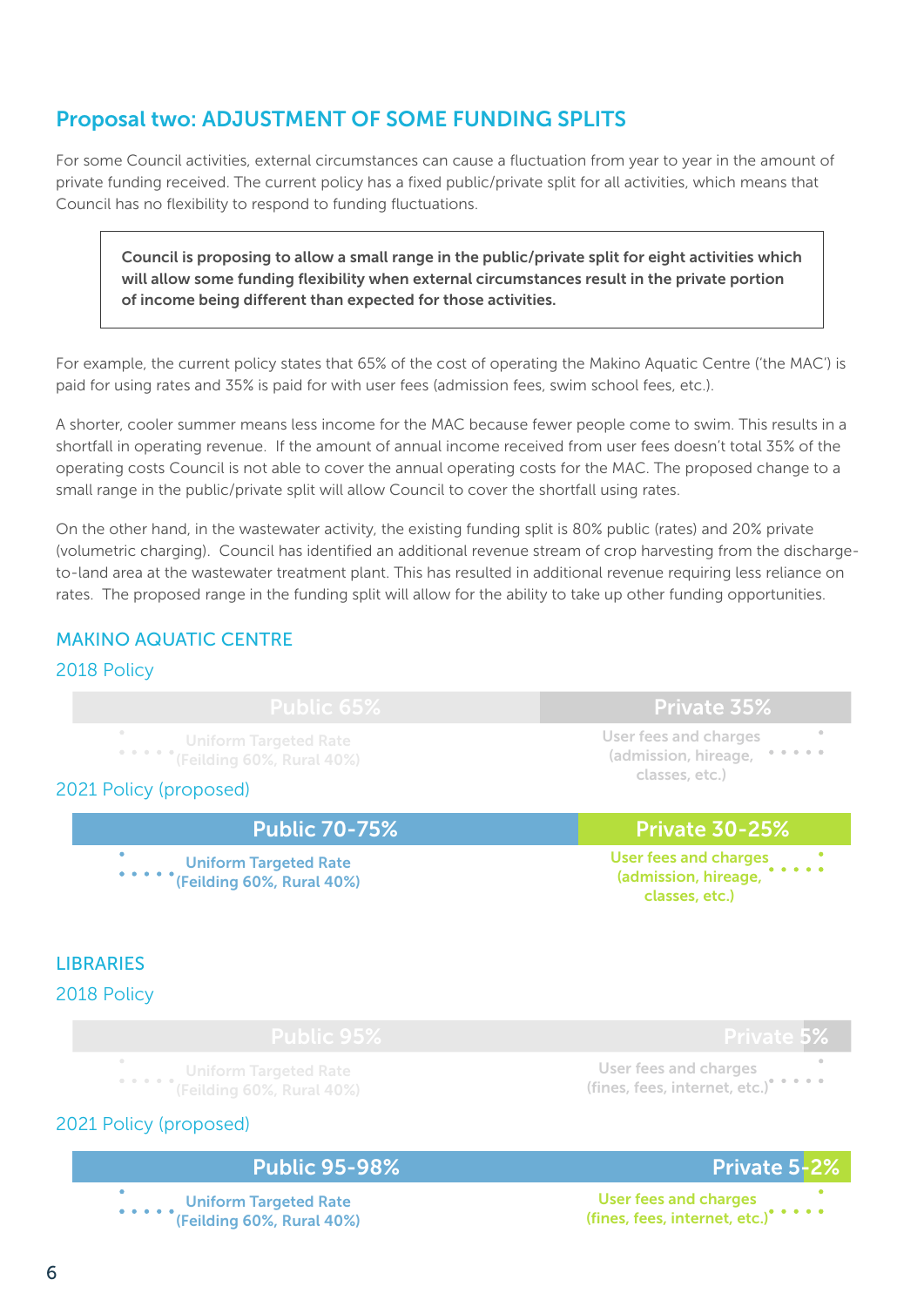#### PARKS, RESERVES AND SPORTS GROUNDS

| 2018 Policy                                                                                                  |                                                                           |
|--------------------------------------------------------------------------------------------------------------|---------------------------------------------------------------------------|
| <b>Public 95%</b>                                                                                            | <b>Private 5%</b>                                                         |
| Targeted Rate (CV) /<br>$\alpha$ , $\alpha$ , $\alpha$ , $\alpha$ , $\alpha$<br><b>Uniform Targeted Rate</b> | <b>User fees and charges</b><br>[ground fees and hireage]                 |
| 2021 Policy (proposed)                                                                                       |                                                                           |
| <b>Public 95-98%</b>                                                                                         |                                                                           |
| <b>Targeted Rate (CV) /</b><br><b>Uniform Targeted Rate</b>                                                  | <b>User fees and charges</b><br>[ground fees and hireage]                 |
| <b>PROPERTY</b>                                                                                              |                                                                           |
| 2018 Policy                                                                                                  |                                                                           |
| <b>Public 70%</b>                                                                                            | Private 30%                                                               |
| ••••• General Rate (CV)                                                                                      | <b>User fees and charges</b><br>[leases and rent]                         |
| 2021 Policy (proposed)                                                                                       |                                                                           |
| <b>Public 90-95%</b>                                                                                         | Private 10-5%                                                             |
| <b>General Rate (CV)</b>                                                                                     | <b>User fees and charges</b><br>[leases and rent]                         |
| <b>CEMETERIES</b><br>2018 Policy                                                                             |                                                                           |
| <b>Public 70%</b>                                                                                            | <b>Private 30%</b>                                                        |
| Targeted Rate (CV)                                                                                           | <b>User fees and charges</b><br>$\frac{1}{2}$<br>(interment, plots, etc.) |
| 2021 Policy (proposed)                                                                                       |                                                                           |
| <b>Public 60-70%</b>                                                                                         | <b>Private 40-30%</b>                                                     |
| • General Rate (CV)                                                                                          | <b>User fees and charges</b><br>(interment, plots, etc.)                  |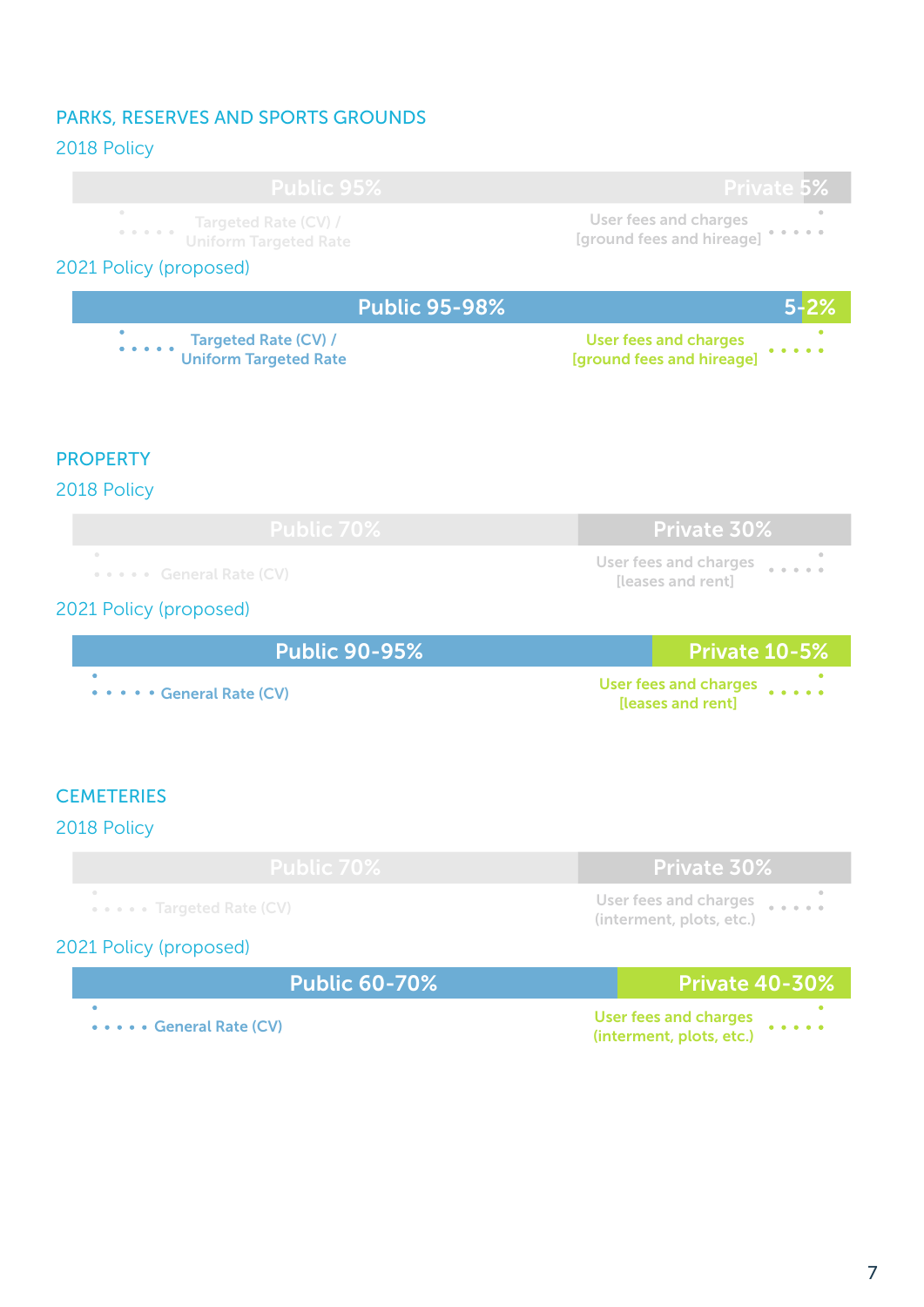#### HALLS AND RECREATIONAL COMPLEXES

#### 2018 Policy

|                                   | $\mathbf{L}$ . $\mathbf{L}$ $\mathbf{L}$ $\mathbf{L}$ $\mathbf{L}$ $\mathbf{A}$ $\mathbf{\Omega}$<br><b>FUDIIC LUU/0</b> |
|-----------------------------------|--------------------------------------------------------------------------------------------------------------------------|
|                                   |                                                                                                                          |
| <b>Allen Strate Targeted Rate</b> |                                                                                                                          |

#### 2021 Policy (proposed)

|                                     | Public 95-100% | <b>Private 5-0%</b>                    |
|-------------------------------------|----------------|----------------------------------------|
| ••••• Uniform Annual General Charge |                | Lease fees and cost recovery • • • • • |

#### SOLID WASTE COLLECTION AND DISPOSAL

#### 2018 Policy

Public 50% **Public 50%** Private 50% Targeted Rate User fees and charges [blue bag sales, transfer station gate takings, fines]

#### 2021 Policy (proposed)

| Public 35-45% <b>Public 35</b> | <b>Private 65-55%</b>                                                                    |
|--------------------------------|------------------------------------------------------------------------------------------|
| Uniform Annual General Charge  | User fees and charges [blue bag sales, entirely<br>transfer station gate takings, fines] |

#### **WASTEWATER**

2018 Policy

#### Private 100%

Targeted Rate (fixed) [connected/available/restricted], user fees and charges

#### 2021 Policy (proposed)

|                                                                                                                 | <b>Public 70-80%</b>                                             | <b>Private 30-20%</b>                                       |
|-----------------------------------------------------------------------------------------------------------------|------------------------------------------------------------------|-------------------------------------------------------------|
| $\begin{array}{cccccccccccccc} \bullet & \bullet & \bullet & \bullet & \bullet & \bullet & \bullet \end{array}$ | <b>Targeted Rate (fixed)</b><br>[connected/available/restricted] | User fees and charges<br>[trade waste, rental and<br>leasel |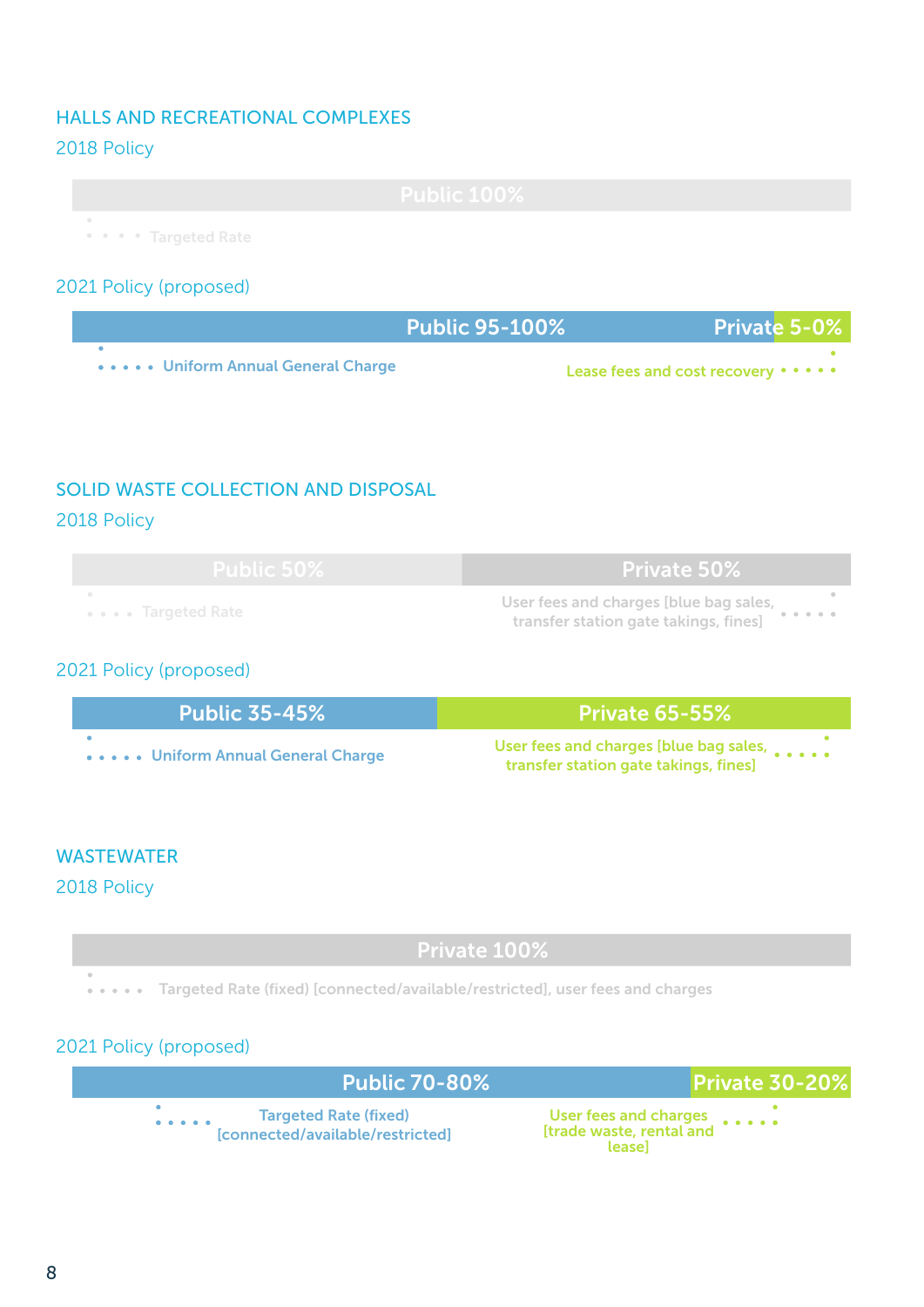#### GOVERNANCE AND STRATEGY

#### 2018 Policy

• • • • Uniform Targeted Rate

#### 2021 Policy (proposed)

| <b>Public 95-100%</b>                                                     |                                                            | Private 5-0% |
|---------------------------------------------------------------------------|------------------------------------------------------------|--------------|
| ••••• General Rate (CV) 50% / Uniform Annual General<br><b>Charge 50%</b> | Election related revenue ••••••<br>during an election year |              |

#### COMMUNITY DEVELOPMENT

#### 2018 Policy

**•••••** General Rate (CV)

#### 2021 Policy (proposed)

|                          | <b>Public 95-100%</b> | <b>Private 5-0%</b> |
|--------------------------|-----------------------|---------------------|
| •••••• General Rate (CV) |                       | Grants •••••        |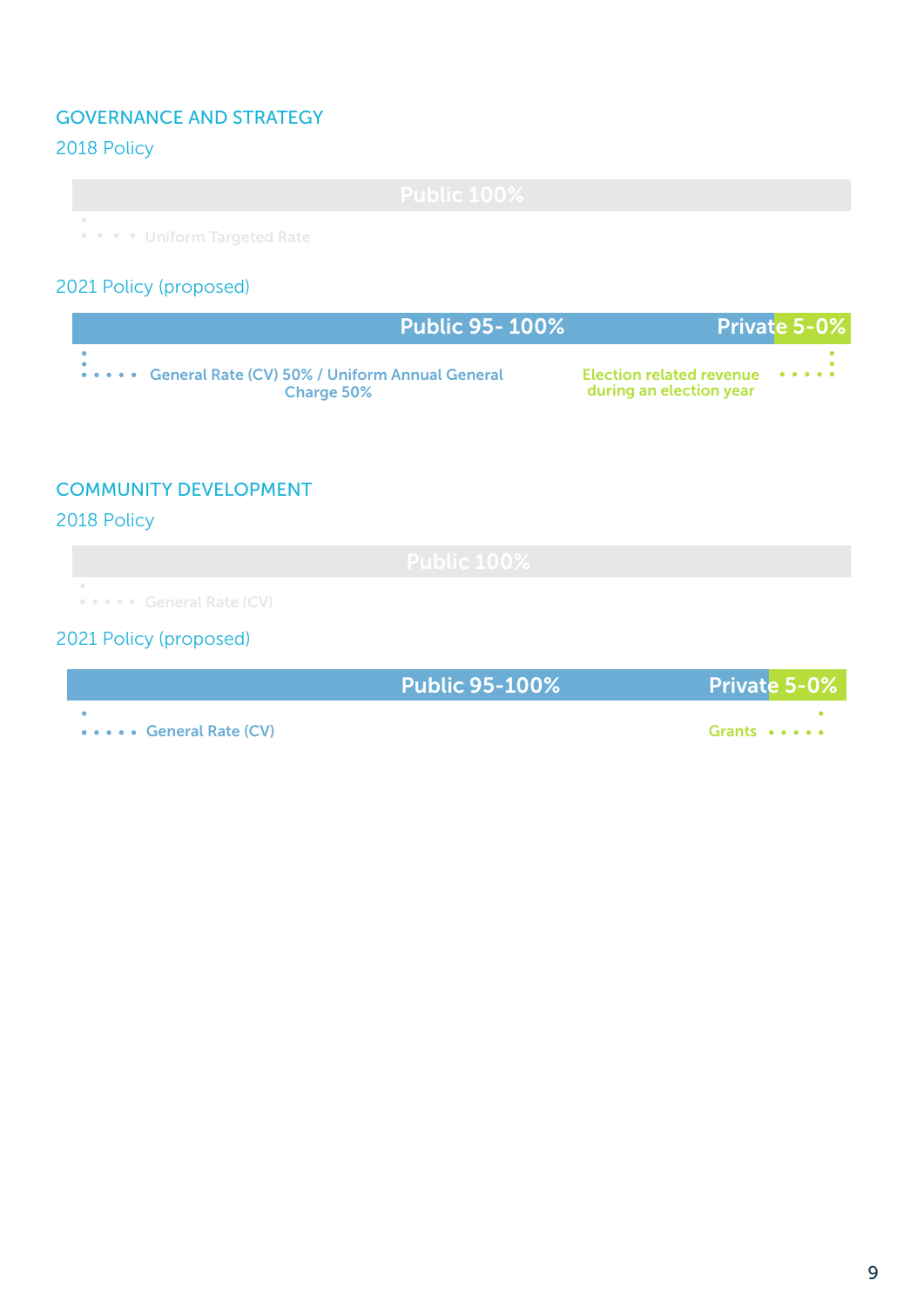#### Proposal Three: ADJUSTMENT OF SOME FUNDING SOURCES

To keep rates as fair as possible, the Local Government (Rating) Act 2002 says that the amount gathered by Council in uniform rates<sup>1</sup> must not be more than 30% of Council's total rates revenue.

The way Manawatū District Council's rates have been structured until now has meant that we were getting close to that 30% limit.

Council is proposing to restructure the way some of our activities are funded in order to keep the uniform rates we gather under the 30% limit.

This restructuring must be done through changes to the Revenue and Financing Policy.

Every activity of Council is funded using a different combination of funding sources depending on who benefits from that service. Council has a range of funding sources that can be applied to each activity, but it is up to Council to determine the most appropriate balance in order to keep rates fairly distributed.

#### What do we mean by "funding sources"?

On page 3 we discussed the difference between **public** and **private** funding. The graphic on page 3 shows the different kinds of public funding and private funding. These different kinds of funding are what we mean by funding sources.

There are different kinds of public funding sources, eg. the general rate, the uniform annual general charge, etc.

There are different kinds of **private funding sources**, eq. admission fees, fines, consent fees, government subisdies, etc.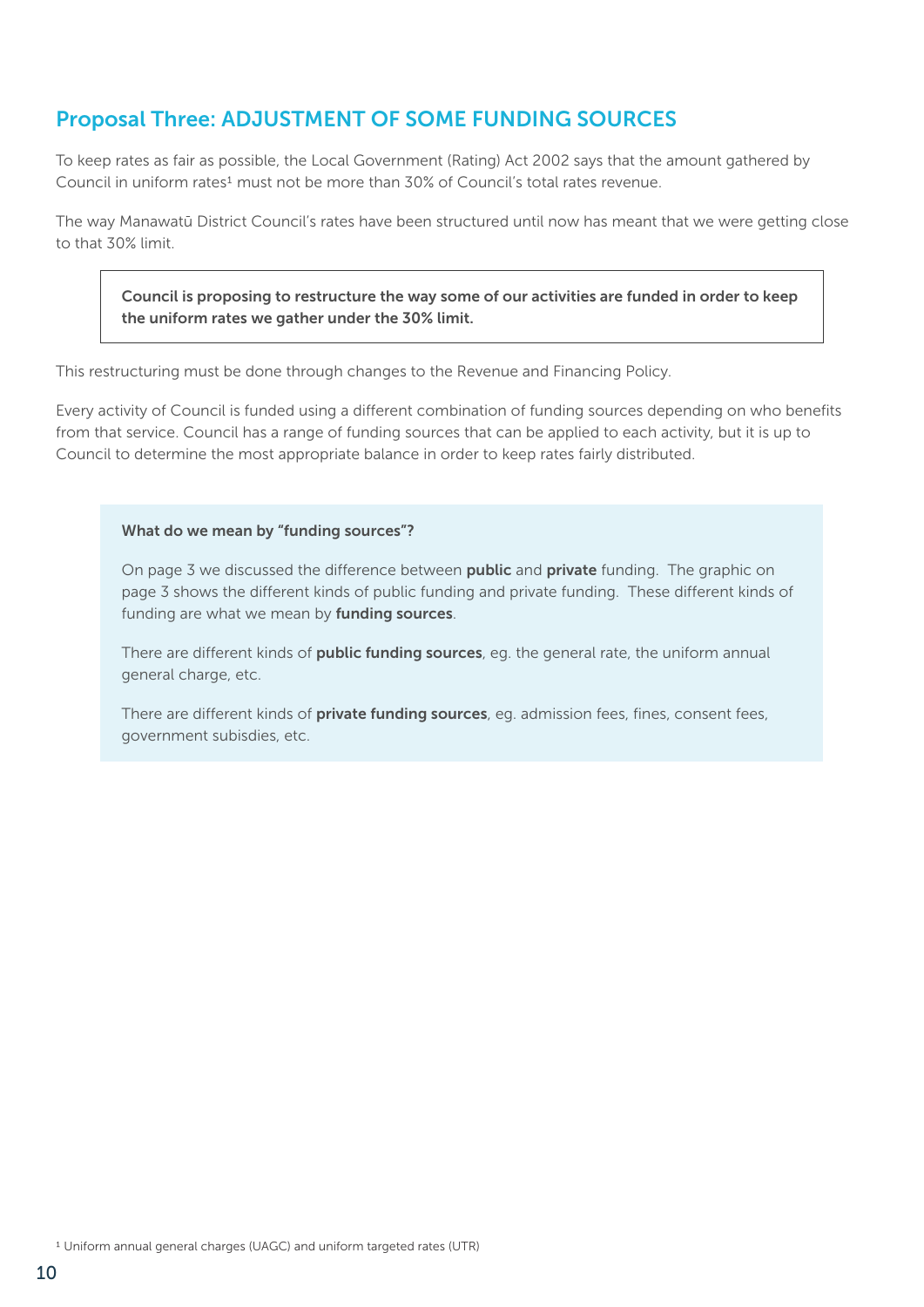#### There are several different kinds of rates. The three referred to in this section are:

General Rate: A rate that funds activities that are of benefit to all residents and are therefore not charged to specific users. Council calculates the general rate using the capital value (CV) of the property so it is different for each property depending on its capital value.

#### Uniform Rates:

- Uniform Annual General Charge (UAGC): A fixed amount applied to every rating unit in the district, regardless of location, size, value or other factors. In the Manawatū District, the UAGC was \$647.00 for 2020/21.

- Uniform Targeted Rate (UTR): A fixed amount applied to a specific Council activity. The amount may be different depending on location. For example the Makino Aquatic Centre (MAC) Targeted Rate is an amount charged to all rating units in the district but is applied only to the costs of the MAC. UTRs can be weighted differently for Feilding and rural ratepayers, for example. Feilding ratepayers pay slightly more than those outside Feilding (\$185/year and \$131/ year, respectively). This weighting is called a differential.

If the property does not receive the service, it is not rated for it. An example of this is kerbside recycling, which is available only in some areas.

#### Activities that would be affected by this change

- **Cemeteries**
- **Governance**
- Emergency management
- District Plan

In relation to cemeteries, governance, emergency management and the District Plan, Council is proposing to weight the revenue source more towards the general rate which is calculated based on the capital value of each property as it is recognised that all ratepayers have equal access to, and receive equal benefit from, these activities. That means less revenue would be received from a uniform rate which keeps Council under the limit of 30%.

#### **CEMETERIES**

The cemeteries activity is funded mostly by rates (70%) and partly by user fees and charges (30%).

Council is proposing to change the type of rate from a **uniform targeted** rate to a general rate. This means that the amount that each ratepayer contributes to the operating costs of cemeteries in the district is determined by the capital value of their property.

#### 2018 Policy

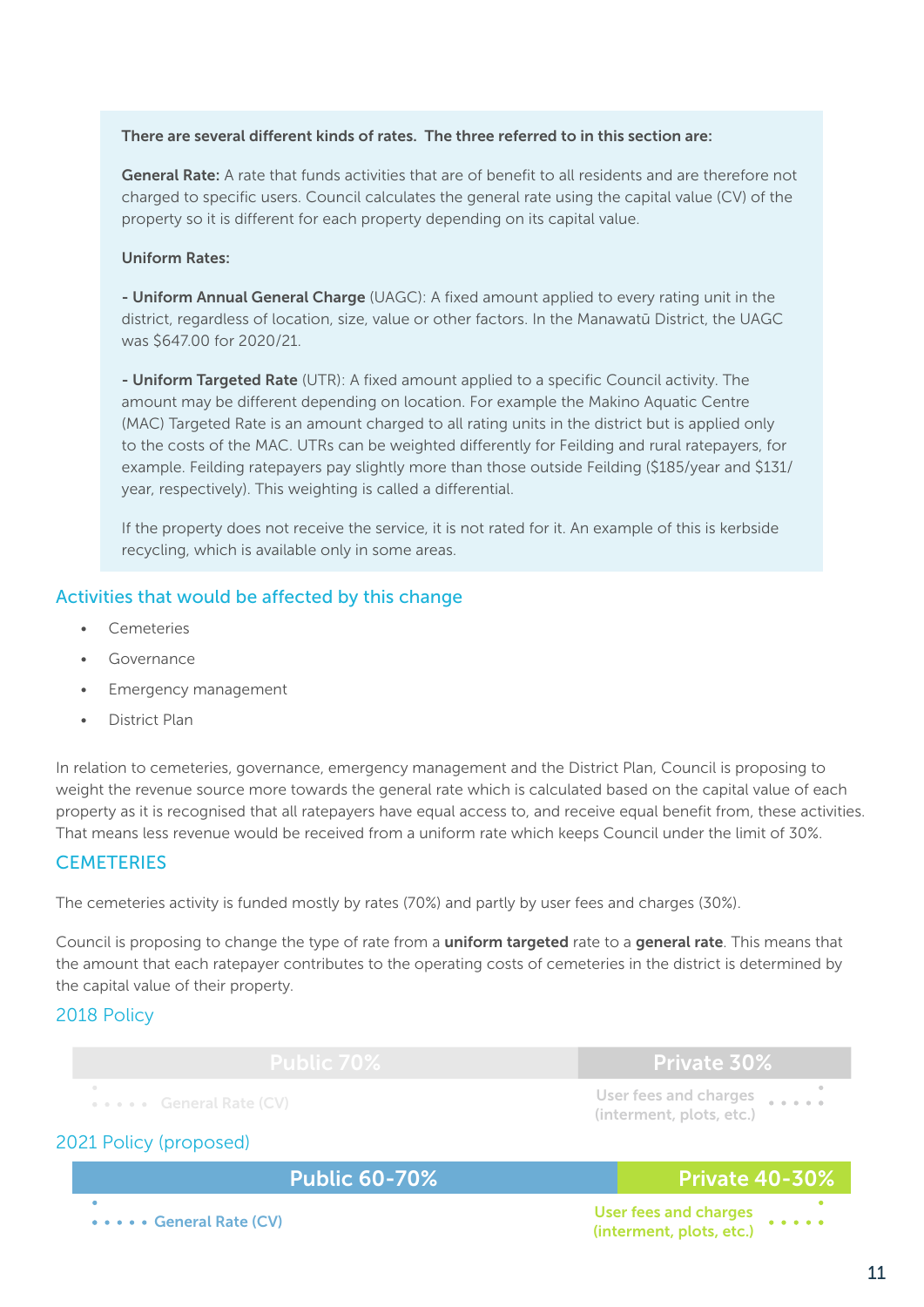#### **GOVERNANCE**

The governance activity of Council is funded completely by rates, except in a Council election year when up to 5% may be funded privately through election candidate deposits. Currently the public component is funded fully by the uniform targeted rate. Council is proposing to change this to a 50/50 split between the general rate (determined by capital value) and a uniform annual general charge (a standard amount that each ratepayer is charged).

|                                        | D.H.H. A O O<br>$T$ counce to $\sim$ . |
|----------------------------------------|----------------------------------------|
| <b>Allectric Control Targeted Rate</b> |                                        |

#### 2021 Policy (proposed)

| <b>Public 95-100%</b>                                               | <b>Private 5-0%</b>                                        |
|---------------------------------------------------------------------|------------------------------------------------------------|
| General Rate (CV) 50% / Uniform Annual General<br><b>Charge 50%</b> | <b>Election related revenue</b><br>during an election year |

#### EMERGENCY MANAGEMENT

The emergency management activity of Council is also funded completely by rates. However Council is proposing to change the type of rate used to fund it. Rather than it being funded by a uniform targeted rate, it is proposed that it will be funded by the General Rate. This means that the amount each ratepayer contributes to the costs of emergency management in the district is different, depending on the capital value of their property.



#### 2021 Policy (proposed)

100% **...** General Rate (CV)

#### DISTRICT PLAN

The district planning activity of Council is funded completely by rates. Currently it is funded fully by the uniform targeted rate. Council is proposing to change this to a 76/24 split between a uniform annual general charge (a standard amount that each ratepayer is charged) and the general rate (determined by capital value) to be consistent with the rest of the regulatory activity.

**• • • Uniform Targeted Rate** 

#### 2021 Policy (proposed)

Public 100%

 $\cdots$   $\cdots$  Uniform annual general charge (76%) / General rate (24%)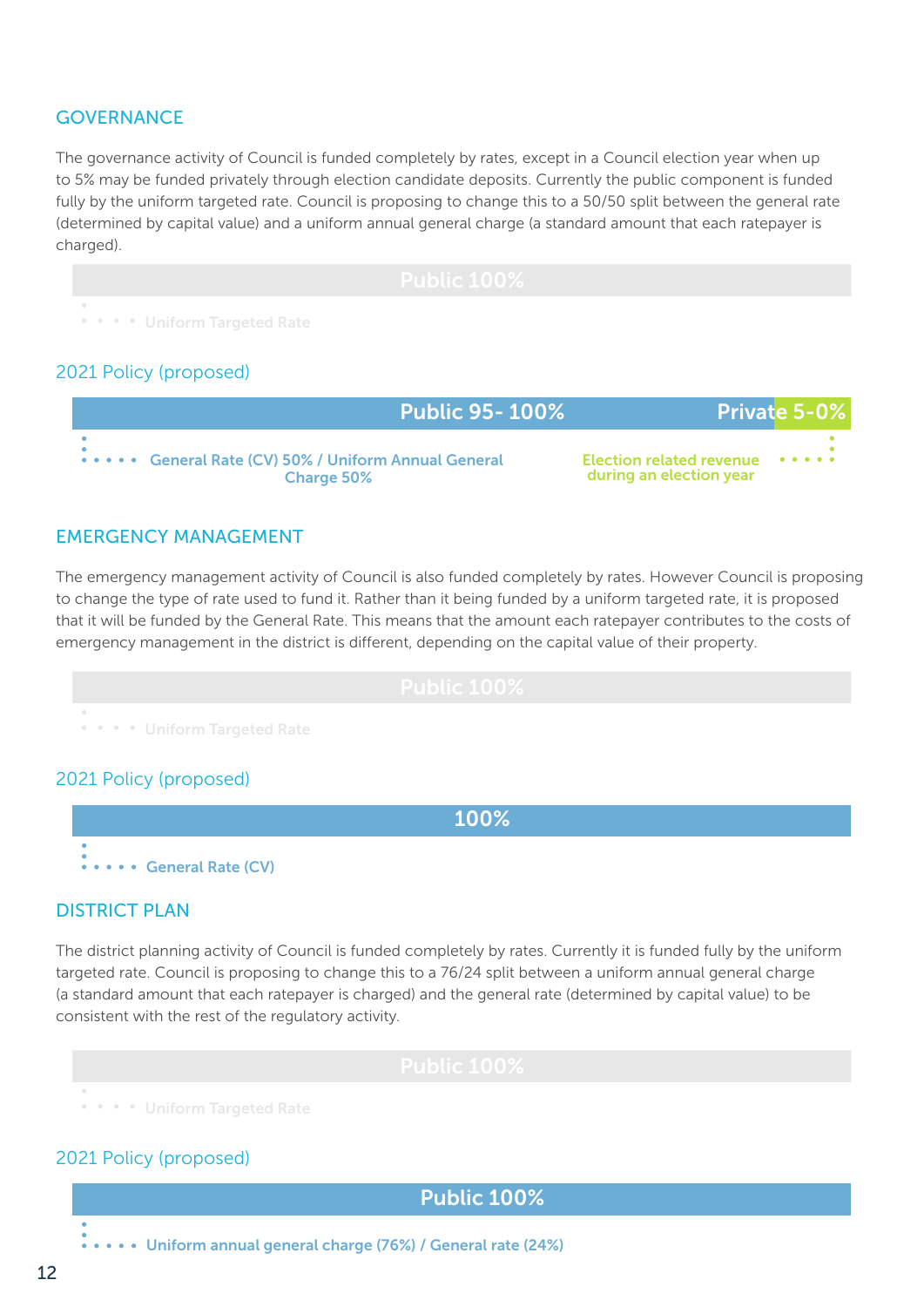#### CONSULTATION PROCESS

#### Public Consultation Period – 12 April to 12 May

We would like to hear your thoughts on the draft Revenue and Financing Policy. Please get in touch during April to share your feedback on the proposals. There are a number of ways you can do this:

- 1. Submit feedback online at mdc.govt.nz, or
- 2. Fill in the feedback form on page 14 and send it (or drop it off) to Council at Private Bag 10 001, Feilding 4743.
- 3. Send us an email at submissions@mdc.govt.nz
- 4. If writing is not your thing, we can help you get your thoughts down. To find out more about this, call Rebecca Bell, Strategy Manager, Manawatū District Council on 06 323 0000.

#### Hearings: 18, 19, 21 May

You can come and give your feedback to Council in person. If you have given your feedback through any of the methods listed above and you would like to come to speak to Council and we will be in touch to confirm a time slot during one of the sessions.

#### Deliberations: 31 May

After all the feedback (written, and in-person) has been received, Council discusses the proposals in the light of what the public has told us and decides what changes it is going to go ahead with.

#### Adoption: 29 June

The final draft of the Revenue and Financing Policy is formally adopted at a Council meeting.

Please note: Hearings, deliberation and adoption meetings are open to the public (as are all Council meetings). You are invited to attend. The details will be advertised closer to the time.

As well as the Revenue and Financing Policy Manawatū District Council is consulting on several other important draft plans and policies at the same time. We would like to hear what you think about them:

10 Year Plan – This plan sets out Council's projected income, budget and key projects for 2021-31.

Development and Financial Contributions Policy – This policy seeks to ensure that a fair, equitable, and proportionate share of the cost of the District's growth infrastructure is funded by those driving the development.

Development Contribution Rebate Policy and Scheme – Council believes there are situations where there is a significant benefit to the wider community from promoting particular types of development or development in certain locations. Providing a rebate of development contributions is one way the Council can seek to encourage development it considers provides these wider community benefits.

Consultation dates for these documents are also are 12 April to 12 May 2021. Find out more about each of the plans and policies above and how you can give your feedback at mdc.govt.nz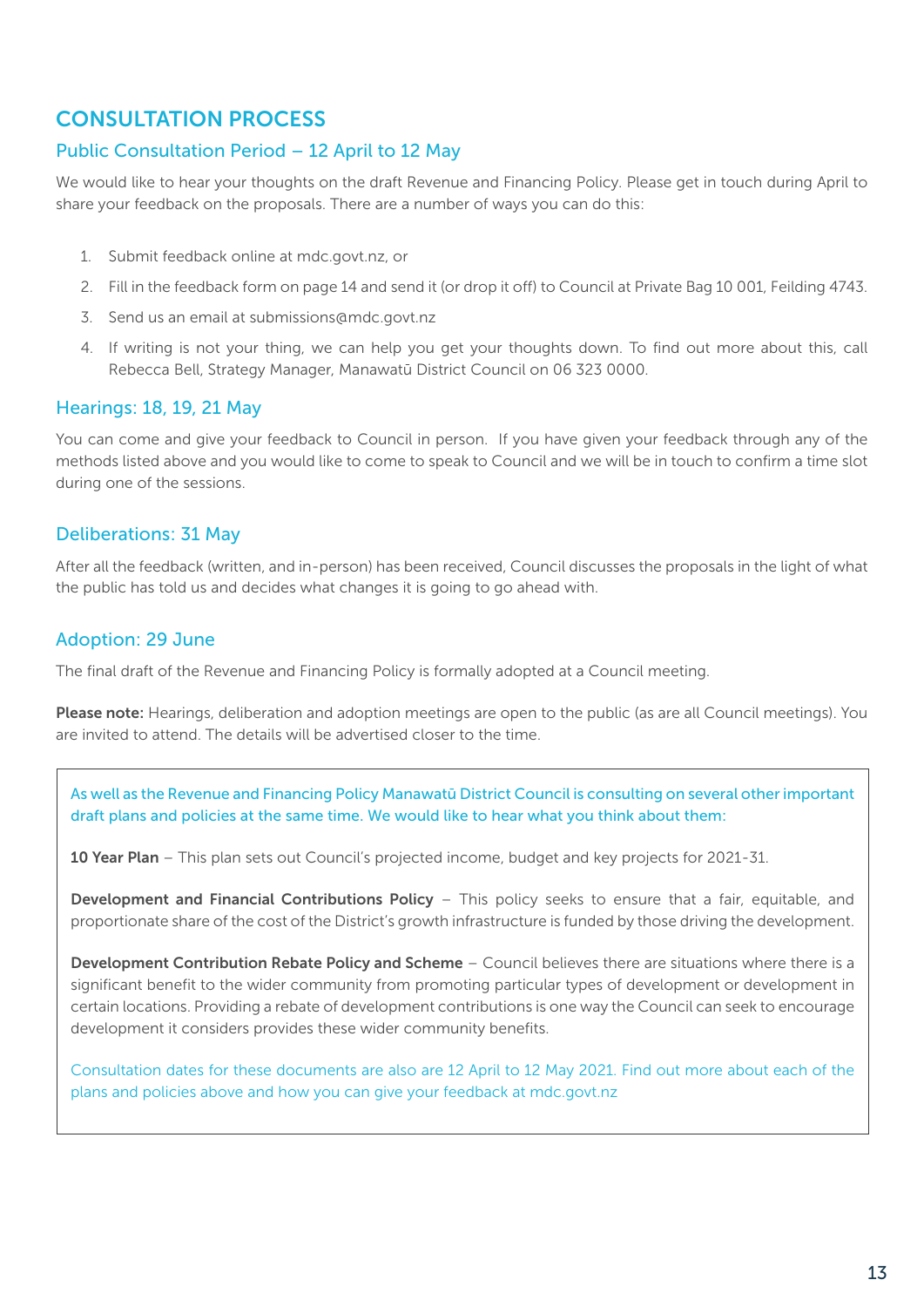## Feedback form

#### Revenue and Financing Policy 2021

#### Please provide your feedback by 12pm, Wednesday 12 May 2021. There are a number of ways you can share your feedback:

- 1. Submit feedback online at mdc.govt.nz, or
- 2. Fill in the feedback form below and send it (or drop it off) to Council at Private Bag 10 001, Feilding 4743.
- 3. Send us an email at submissions@mdc.govt.nz
- Rebecca Bell, Strategy Manager, Manawatū District Council on 06 323 0000. 4. If writing is not your thing, we can help you get your thoughts down. To find out more about this, call

#### Submitter details

(an asterisk indicates a required field)

| *Name                                                                                                                                                 |
|-------------------------------------------------------------------------------------------------------------------------------------------------------|
| *Is your feedback on behalf of an organisation? (if yes, this confirms you have the authority to submit on the<br>organisation's behalf)<br>yes<br>no |
| *Name of organisation                                                                                                                                 |
| *Postal address                                                                                                                                       |
| Email address                                                                                                                                         |
| *Contact phone number                                                                                                                                 |
| I would like to speak to Council in person about my feedback<br>ves<br>no                                                                             |
| 1 am available any time during 18-19 May*  <br>OR,                                                                                                    |

My preferred speaking time would be (please tick your preferred time)

|           | <b>Tuesday 18 May</b> | <b>Wednesday 19 May</b> | Friday 21 May*  |
|-----------|-----------------------|-------------------------|-----------------|
| Morning   |                       |                         |                 |
| Afternoon |                       |                         |                 |
| Evening   |                       |                         | (not available) |

*\* 21 May is a back up date. Speaking slots will only be booked if speaker numbers require it*

I would like to present in my own language, which is

If you would like to present in NZ sign language, please let us know so that we can make translation arrangements with you.

Please note: All submissions will be treated as a public documents and will be made available on Council's website. However, you may request that your contact details (but not your name) be withheld. If you want your contact details to be withheld, let us know by ticking this box.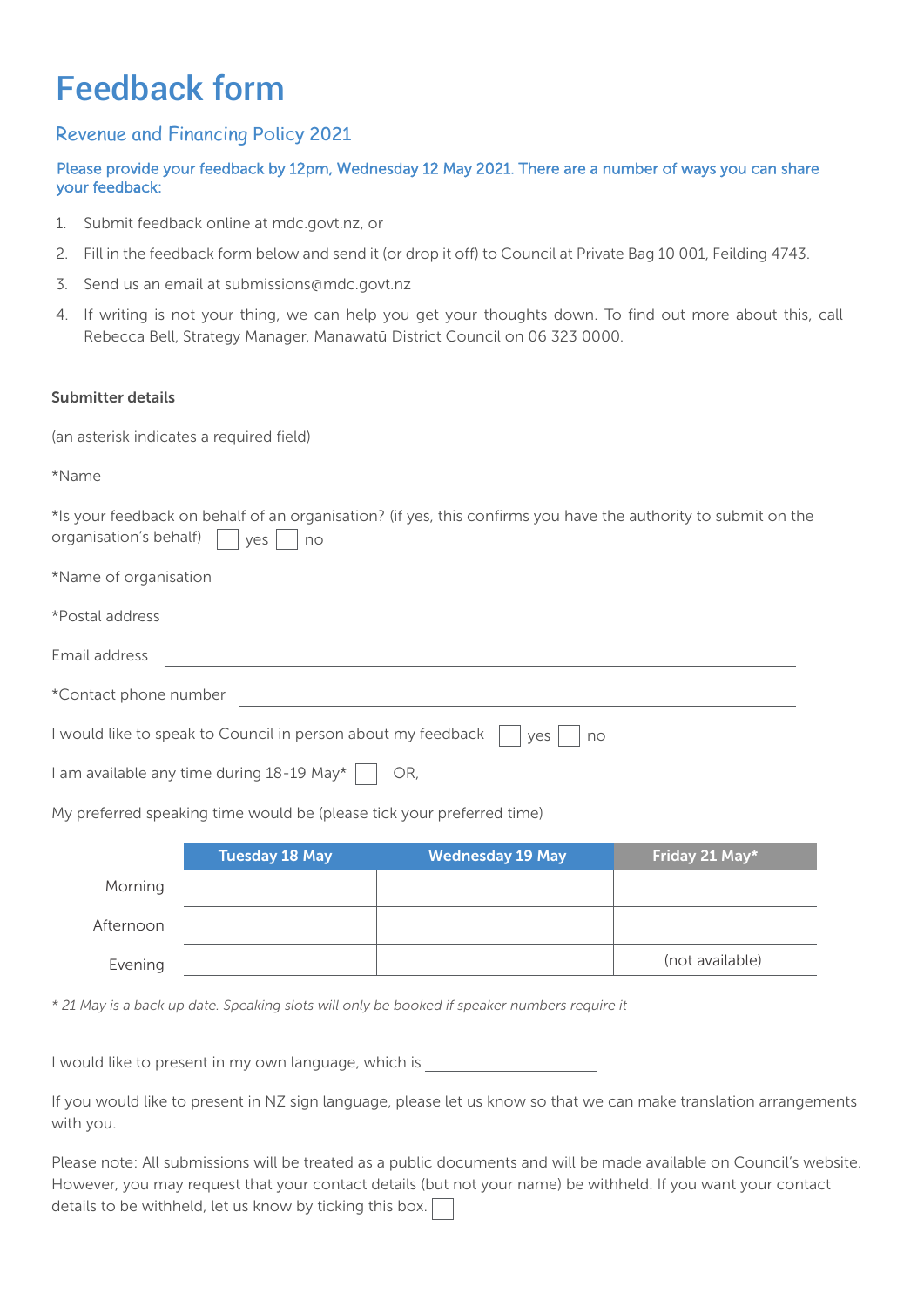#### Proposal one: CLARIFIED DEFINITIONS OF PUBLIC AND PRIVATE FUNDING

Comments:

#### Proposal two: ADJUSTMENT OF SOME FUNDING SPLITS

Comments:

#### Proposal Three: ADJUSTMENT OF SOME FUNDING SOURCES

Comments:

General Comments: